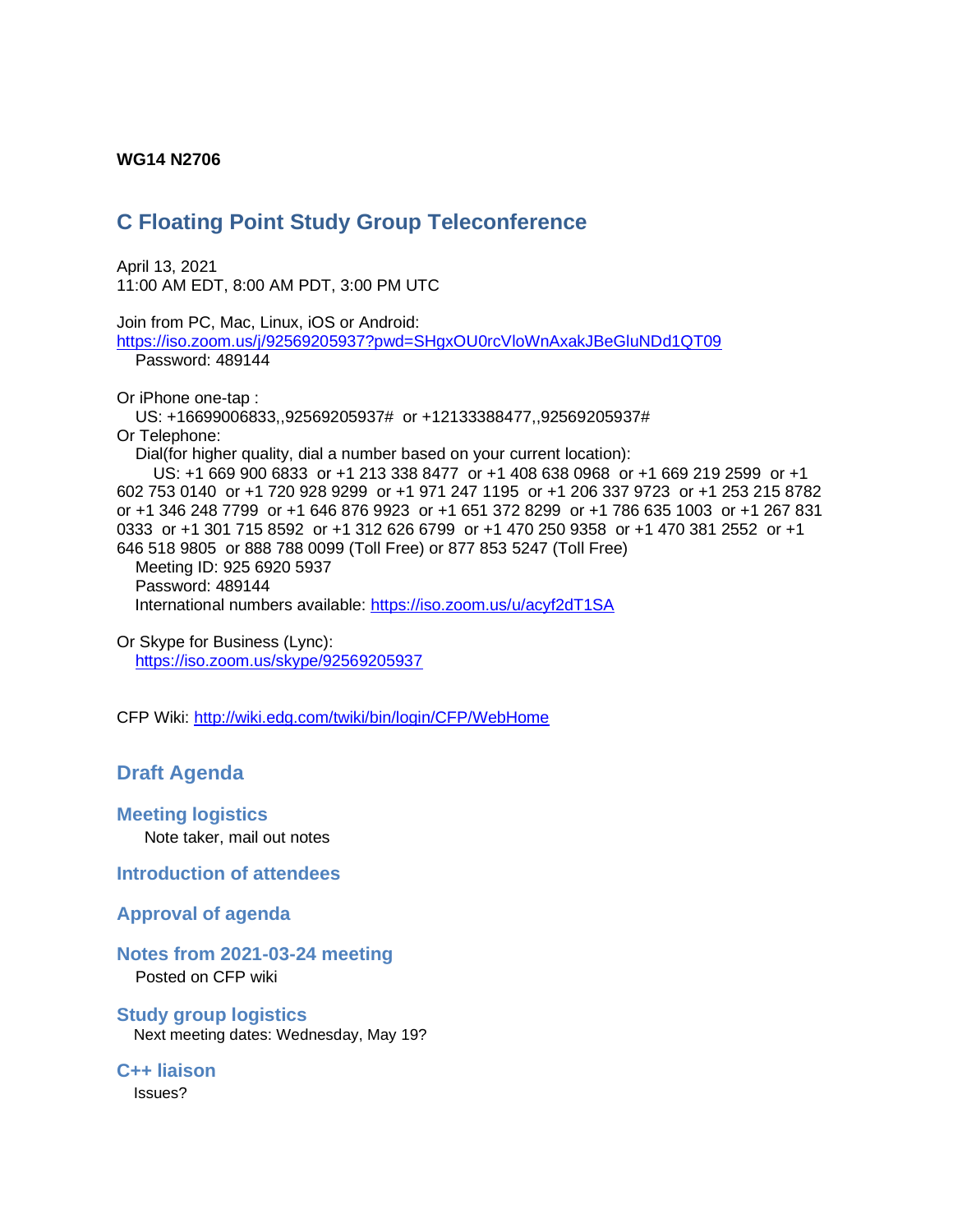### **C23 integration**

Latest C2X drafts:

<http://www.open-std.org/jtc1/sc22/wg14/www/docs/n2596.pdf> <http://www.open-std.org/jtc1/sc22/wg14/www/docs/n2573.pdf> <http://www.open-std.org/jtc1/sc22/wg14/www/docs/n2478.pdf>

Part 1 Part 2 Part 3 Part 4ab Part 5abcd IEC 60559:2020 support

#### **Carry-over action items**

None

#### **Action items from 2021-03-24 meeting**

 Fred: Make a proposal for CFP 1927 with the change of the final change being "equal" instead of boolean and check with David H.

Fred: Write up CFP 1930 as a proposal.

Fred: Submit CFP 1938 to WG14.

 Fred: Check with the CFP group (and possibly others) to see if the default static initialization gives all zero bits for DFP values.

 Fred: Send the IEEE 754 errata note that is currently not reflected in the errata list to the CFP group.

 Mike: Check what the zero bits with the bias exponent means for DFP (regarding static initialization). (During the meeting: Mike: 0e-101 is what the result is.)

 Fred: Create a WG14 proposal to reserve either cr\_ or reserve specific cr\_{function name}s as per CFP 1906 and let WG14 decide.

#### **Other issues**

Range errors

- [\[Cfp-interest 1841\] C math errors](https://mailman.oakapple.net/pipermail/cfp-interest/2020-November/001855.html) *Jim Thomas*
	- o [\[Cfp-interest 1842\] Re: C math errors](https://mailman.oakapple.net/pipermail/cfp-interest/2020-November/001856.html) *Fred J. Tydeman*
		- [\[Cfp-interest 1843\] Re: C math errors](https://mailman.oakapple.net/pipermail/cfp-interest/2020-November/001857.html) *Jim Thomas*
- [\[Cfp-interest 1873\] Range error](https://mailman.oakapple.net/pipermail/cfp-interest/2020-December/001887.html) *Fred J. Tydeman*
- [\[Cfp-interest 1912\] Re: C math errors](https://mailman.oakapple.net/pipermail/cfp-interest/2021-February/001926.html) *Jim Thomas*
- [\[Cfp-interest 1913\] Re: C math errors](https://mailman.oakapple.net/pipermail/cfp-interest/2021-February/001927.html) *Fred J. Tydeman*

Inexact exception

• [\[Cfp-interest 1951\] inexact exception](https://mailman.oakapple.net/pipermail/cfp-interest/2021-April/001965.html) *Paul Zimmermann* o [\[Cfp-interest 1952\] Re: inexact exception](https://mailman.oakapple.net/pipermail/cfp-interest/2021-April/001966.html) *Jim Thomas*

Parameterization of interfaces